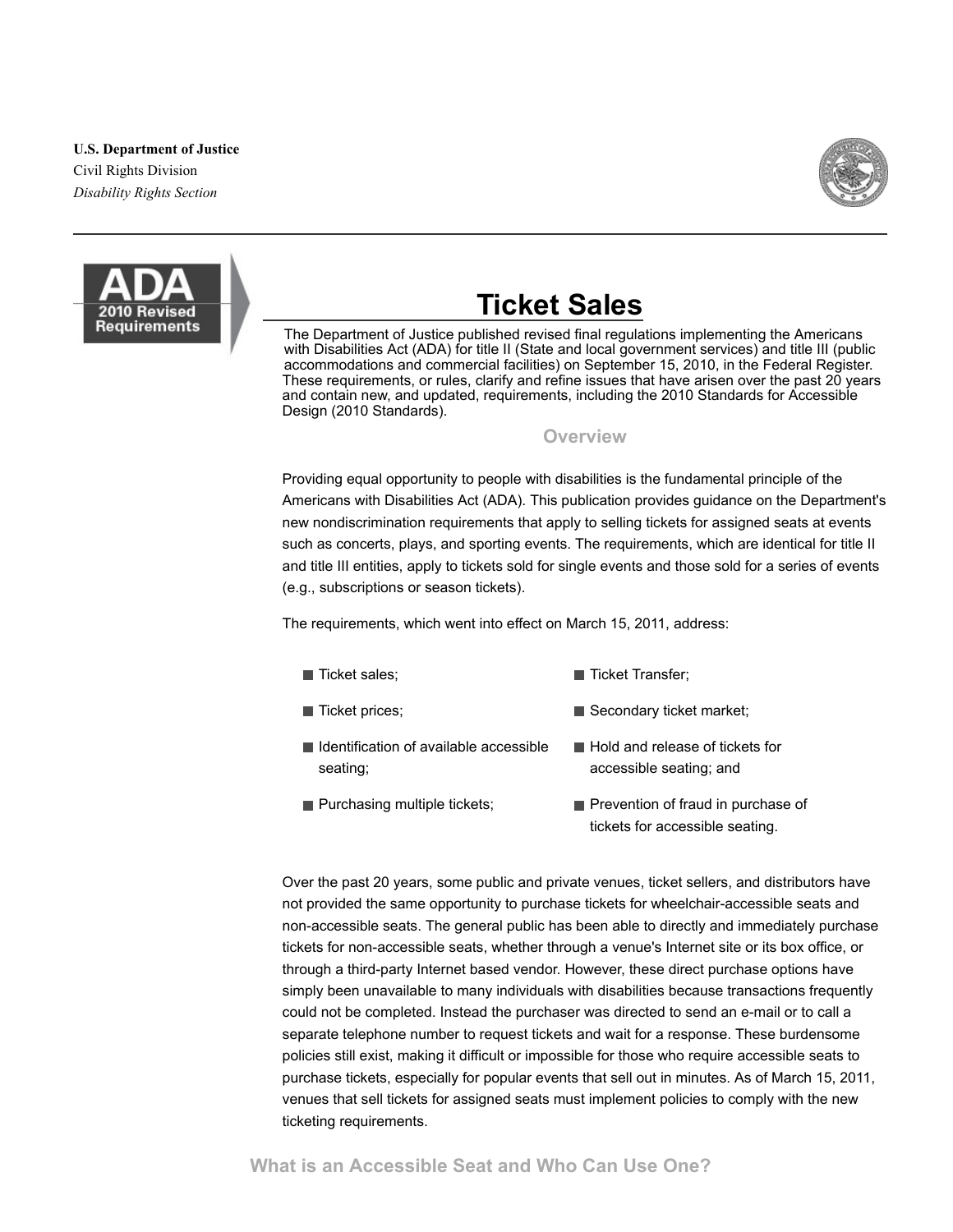**Accessible seats are spaces specifically designed for wheelchairs and include features such as an accessible approach, location at grade, clear floor space, and larger dimensions.** For information about the number, dimensions, and features of accessible seats, please see the 2010 ADA Standards for Accessible Design (2010 Standards), sections 221 and 802.

Aisle seats with retractable or removable armrests, which are called "designated aisle seats" and can be used by some people with disabilities, are not covered by these ticketing requirements.

People with mobility disabilities who require accessible seating because of their disability are permitted to purchase tickets for accessible seats. This group includes people who use wheelchairs, those who use other mobility devices, and people who cannot climb steps or walk long distances because of significant arthritis or severe respiratory, circulatory, or cardiac conditions. Individuals who, because of their disability, cannot sit in a straight-back chair or those whose service dogs cannot fit under a non-accessible seat or lie safely in the aisle are also permitted to purchase accessible seats. Tickets for accessible seats may be sold to individuals who require accessible seating themselves or to someone purchasing on their behalf. People with disabilities who do not require the specific features of accessible seating but merely have a preference for them are not entitled to purchase accessible seats.

# **Ticket Sales**

#### **Venues are required to sell tickets for accessible seats in the same manner and under the same conditions as all other ticket sales.**

Tickets for accessible seats must be sold:

- during the same hours;
- through the same methods of purchase (by telephone, on site, through a website, or through third-party vendors); and
- If during the same stages of sales (pre-sales, promotions, general sales, wait lists, or lotteries) as non-accessible seats.

If tickets are made available at the pre-sale stage for members of a fan club, credit card club, or other voluntary club, those tickets must include tickets for accessible seats. Voluntary clubs for people with disabilities who self-identify for priority purchasing or to purchase tickets reserved for club members are permitted. However, the venue must ensure that a reasonable number of accessible seats are available for purchase at all prices and locations by non-members with disabilities.

When a venue provides tickets to a third-party ticket vendor, including Internet-based vendors, the venue must include comparable tickets for accessible seats. Once third-party ticket vendors acquire tickets for accessible seats, they are obligated to sell them in accordance with the Department's ADA requirements. If the venue fails to provide any tickets for accessible seats, the third-party vendor is encouraged, but not required, to contact the venue to obtain tickets for accessible seats. Similarly, if the venue provides unsold tickets to a "discount" or "half price" ticket outlet, it must also provide tickets for accessible seats, if such seats are available.

#### **Ticket Prices**

Venues cannot charge higher prices for accessible seats than for non-accessible seats in the same seating section. This concept also applies to service charges added to the cost of a ticket, whether charged by the venue or a third-party seller. Venues must offer accessible seats in all price categories available to the public.

Many existing facilities may not have accessible seating in all price categories because of existing architectural barriers. Under the ADA, a venue must remove such architectural barriers where doing so is readily achievable. What is readily achievable ("easily accomplishable and able to be carried out without much difficulty or expense") depends on the venue's architectural structure and resources. In those situations where it is not readily achievable to remove the barriers in a part of an arena or auditorium, the venue must offer a proportional number of seats in an accessible location at the same price. The ratio of the total number of seats in the non-accessible price level to the total number of seats in the venue is used to determine the number of accessible seats that must be provided in an accessible location.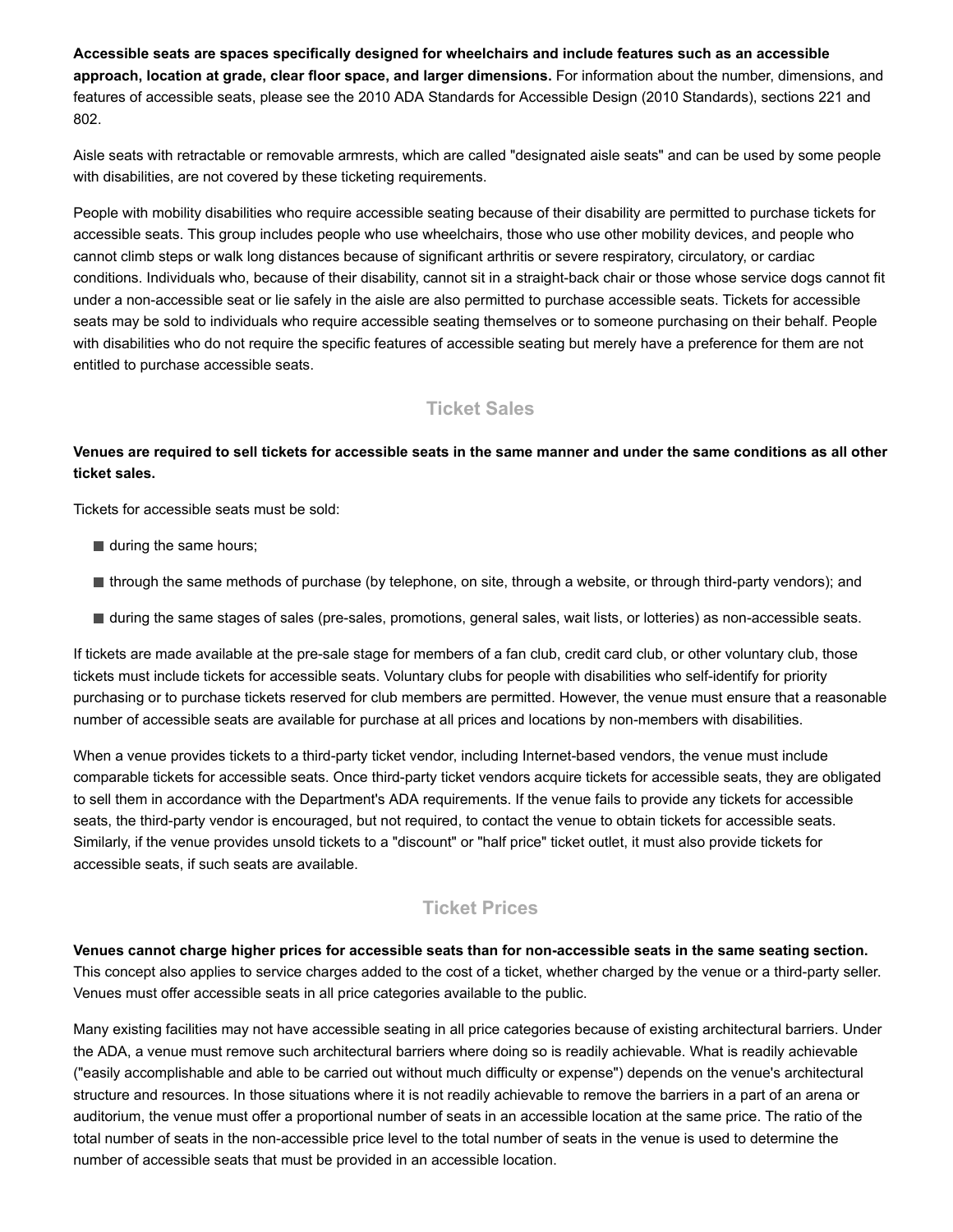For example, Sections 221.1 and 221.2 of the 2010 Standards require a 1000-seat venue to have 10 wheelchair-accessible seats dispersed horizontally and vertically. The venue, built in 1980, has 200 seats in its inaccessible upper balcony where tickets are generally priced at \$50. The total number of seats in the venue divided by the total number of seats in the upper balcony (1,000 divided by 200) is 20 percent. The venue must relocate 20 percent of its required accessible seating (in this instance, two seats) to an accessible location at the \$50 price level (for individuals with disabilities and their companions). These seats must be in a comparably priced or better location. The venue cannot relocate the \$50 accessible seats to a section where the tickets cost less than \$50.

### **Identification of Available Accessible Seating**

Venues and third-party sellers must provide the same information about accessible seats as provided about non**accessible seats, using the same text and visual representations.** Typically information about location, price, view, and seat availability is provided. Accessible seats must be described in enough detail to permit the purchaser to determine if a seat meets his or her needs. If a venue has detailed maps or displays of seating configurations on its website or if it provides seating information in its pamphlets or brochures, including information for particular events or shows, it must include information on accessible seating in the same detail as is provided on non-accessible seating.

# **Purchasing Multiple Tickets**

**People purchasing a ticket for an accessible seat may purchase up to three additional seats for their companions in the same row and these seats must be contiguous with the accessible seat.** Accessible seats may be used as companion seats. If contiguous seats have already been sold and are not available, the venue must offer other seats as close as possible to the accessible seat. If those seats are in a different price category, the venue is not required to modify the price and may charge the same price as it charges others for those seats.

Where a venue limits ticket sales to fewer than four tickets, those limits also apply to tickets for accessible seats. Similarly, when a venue allows the purchase of more than four tickets, that policy also applies to tickets for accessible seats, but only three companion seats must be contiguous with the accessible seat.

#### **Group Sales**

**Many venues offer a group sales rate for groups of a predetermined size. If a group includes one or more individuals who need accessible seating, the entire group should be seated together in an area that includes accessible seating.** If it is not possible to seat the entire group together and the group must be split, the tickets should be allocated so that the individuals with disabilities are not isolated from others in their group.

# **Hold and Release of Tickets for Accessible Seating**

**Generally, tickets for accessible seats may not be sold to members of the general public who do not need the specific features of accessible seats.** However, in three specific circumstances, unsold accessible seats may be released and sold to members of the general public:

- when all non-accessible seats have been sold (excluding luxury boxes, club boxes, suites, and seats the venue holds back when declaring a sell-out); or
- when all non-accessible seats in a particular seating section have been sold, unsold accessible seats in that section may be released; or
- when all non-accessible seats in a particular price category have been sold, unsold accessible seats in that price category may be released.

Venues must select only one of these options for declaring a sellout for an event. Another option may be selected for a different event. However, venues are not required to release accessible seats and may choose to hold back all or a portion of the remaining accessible seats.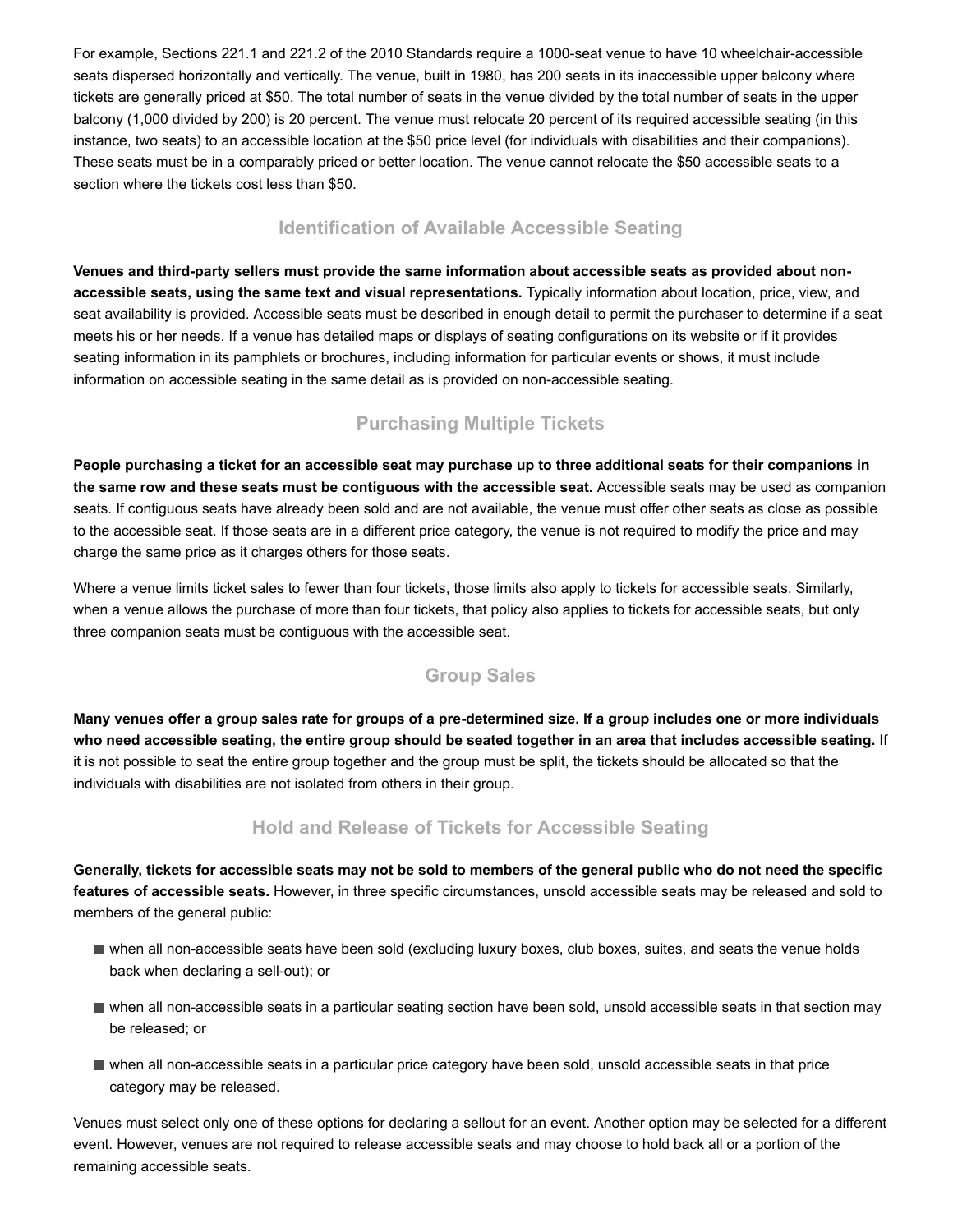Accessible seats for a series, subscription, or season tickets may be sold to members of the general public in the same three circumstances – in the case of a sell-out of all non-accessible seats, of all non-accessible seats in a particular seating location, or all nonaccessible seats in a particular price category. However, in order to avoid foreclosing the availability of accessible seating for years in the future, venues must set up a process to prevent automatic renewal of accessible seats that have been sold to the general public. One way venues can accomplish this result is by advising an individual ticket purchaser who is receiving accessible seating, at the time of purchase, that, whenever other patrons in non-accessible seats fail to renew their subscriptions, the venue will only allow this particular individual to renew by switching that individual to non-accessible seats in the same section or price level. Of course, if no comparable non-accessible seats become available, the venue may continue to allow this individual to renew the use of the accessible seats until comparable seats become available.

# **Ticket Transfers and Secondary Ticket Market**

**If venues permit patrons to give or sell their tickets to others, the same right must be extended to patrons with disabilities who hold tickets for accessible seats and to persons with disabilities who intend to buy or receive tickets on the secondary ticket market.** An individual with a ticket for an accessible seat may transfer it to anyone, including someone who does not have a disability. Venues cannot require that accessible seats only be transferred to someone with a disability.

An individual who has purchased a non-accessible seat through the secondary market but needs an accessible seat must be permitted to exchange the ticket for a comparable accessible seat, if one is available. A venue may choose to move a patron to another seat in order to give that accessible seat to a patron with a disability who requires it, but is not obligated to do so.

# **Prevention of Fraud in Purchase of Tickets for Accessible Seating**

**Venues cannot require proof of disability as a condition for purchasing tickets for accessible seats.** However, venues and third-party vendors may take steps to prevent the fraudulent sale and use of accessible seating. For single event tickets, venues may ask purchasers to state that they require, or are purchasing tickets for someone who requires, the features of an accessible seat. For series of events tickets, purchasers may be asked to attest in writing that they require, or are purchasing tickets for someone who requires, the features of an accessible seat. These steps may be used in all sales, including those over the Internet. Venues may also mark tickets to clearly identify that they are for accessible seats. Some venues include on tickets for accessible seats a message stating that, if the user of the ticket does not need the specific features of the accessible seat, the venue may require the ticket holder to move to a different, non-accessible seating location.

Venues may investigate the potential misuse of accessible seats where there is good cause to believe that such seating has been purchased fraudulently. Purchasers may also be warned that if accessible seating has been purchased fraudulently, they are subject to investigation and/or relocation. Providing additional information about the features of other types of seats (e.g., seats that can be accessed without steps, designated aisle seats, or seats located close to exits) may assist patrons to determine which type of seat meets their specific needs. Venues must not, however, use this process to steer patrons with disabilities to particular seat types or locations.

# **Staff Training**

**A critical and often overlooked component of ensuring successful compliance is comprehensive and ongoing staff training. You may have established good policies, but if your staff are not aware of them or do not know how to implement them, problems can arise.** Venues of all sizes are strongly encouraged to educate venue managers, box office staff, individuals answering phones or responding to Internet inquiries, and any other staff involved in ticket sales about the ADA's requirements. Other paid or volunteer staff who interact with the public (e.g., ushers, event security) should also be trained. Ticket distributors and third-party ticket vendors are also strongly encouraged to provide ongoing training to their staff about these requirements.

# **For more information about the ADA,**

#### **ADA Website**